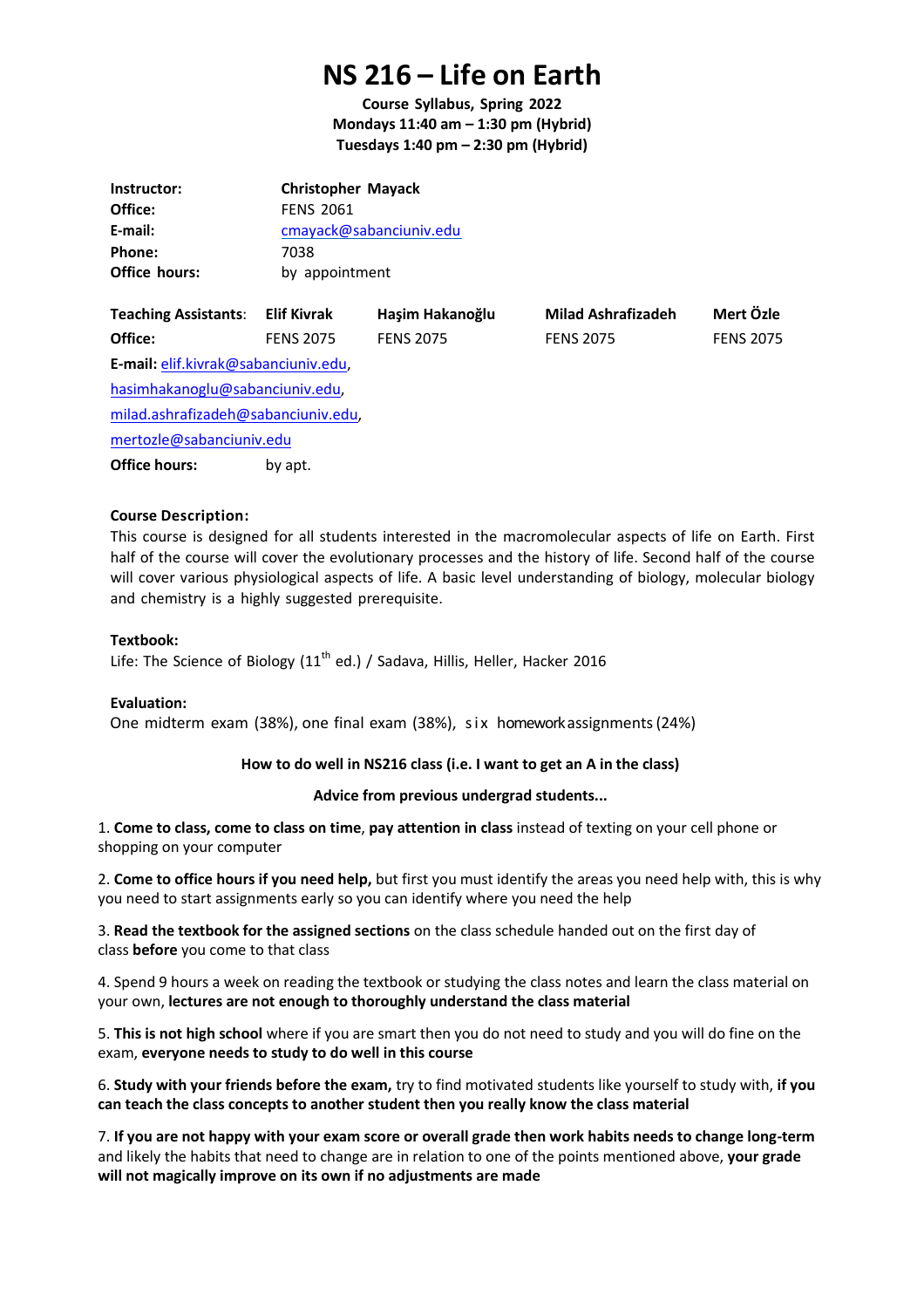# **Class Schedule**

| Week | Lecture        | Date         | <b>Readings</b>                                                            | <b>Lecture Topic</b>                                                                                          |
|------|----------------|--------------|----------------------------------------------------------------------------|---------------------------------------------------------------------------------------------------------------|
|      |                |              |                                                                            |                                                                                                               |
|      |                |              | Ch 1: Studying Life                                                        |                                                                                                               |
|      |                |              | Ch 6: Cell Membranes                                                       |                                                                                                               |
| 1    | $\mathbf{1}$   |              | 28-Feb Ch 25: The History of Life on Earth                                 | The History of Life on Earth, From one cell to many                                                           |
|      |                |              | Ch 31: Animal Origins and the Evolution of                                 |                                                                                                               |
|      |                |              | <b>Body Plans</b>                                                          |                                                                                                               |
|      | $\overline{2}$ |              | 1-Mar Ch 32: Protostome Animals                                            | Blood and Guts, Pumps and Pipes I                                                                             |
|      |                |              |                                                                            |                                                                                                               |
|      |                |              | Ch 51: Nutrition, Digestion, and Absorption                                |                                                                                                               |
|      |                |              | Ch 47: The Mammalian Nervous System:                                       |                                                                                                               |
|      |                |              | Structure                                                                  |                                                                                                               |
| 2    | 3              |              | and Higher Function<br>7-Mar Ch 48: Musculoskeletal Systems                | The Challenge of Regulation, Support, and Movement                                                            |
|      |                |              | Ch 42: Immunology: Animal Defense                                          |                                                                                                               |
|      |                |              | Systems                                                                    |                                                                                                               |
|      | 4              |              | 8-Mar Ch 43: Animal Reproduction                                           | The Challenge of Reproduction                                                                                 |
|      |                |              |                                                                            |                                                                                                               |
|      |                |              | Ch 52: Salt and Water Balance and Nitrogen                                 |                                                                                                               |
| 3    | 5              |              | 14-Mar Excretion                                                           | Introduction to Evolution, What Is It and What Is It Good For?                                                |
|      | 6              |              | 15-Mar Ch 53: Animal Behavior                                              | The Four Forces of Evolution                                                                                  |
| 4    | $\overline{7}$ |              | 21-Mar Ch 54: Ecology and the Distribution of Life                         | Natural Selection, Sexual Selection                                                                           |
|      |                |              | Ch 55: Population Ecology                                                  |                                                                                                               |
|      |                |              | Ch 56: Species Interaction and Coevolution                                 |                                                                                                               |
|      | 8              |              | 22-Mar Ch 33: Deuterostome Animals                                         | The Origin of Species, Speciation                                                                             |
|      |                |              |                                                                            | Introduction to Energy and Matter, Why are plants green? From                                                 |
| 5    | 9              |              | 28-Mar Ch 34: The Plant Body                                               | radiant to chemical energy                                                                                    |
|      | 10             |              | 29-Mar Ch 35: Transport in Plants                                          | Coupling of energy and matter: generation of organic carbon                                                   |
|      |                |              | Ch 27: The Origin and Diversification of                                   |                                                                                                               |
| 6    | 11             |              | Eukaryotes<br>4-Apr Ch 38: Reproduction in Flowering Plants                | Why is water so important for plants?, Decoupling of energy and<br>matter: oxidation of organic carbon        |
|      |                |              | Ch 57: Community Ecology                                                   |                                                                                                               |
|      | 12             |              | 5-Apr Ch 58: Ecosystems and Global Ecology                                 | Fossil fuels: ecosystem services and global warming                                                           |
|      |                |              | Ch 44: Animal Development                                                  | How natural selection shapes behaviors, Learning, Memory, and                                                 |
| 7    | 13             |              | 11-Apr Ch 45: Neurons and Nervous Systems                                  | Aging                                                                                                         |
|      | 14             | 12-Apr Study |                                                                            | Pre"Midterm Review                                                                                            |
|      |                |              |                                                                            |                                                                                                               |
| 8    |                |              | Ch 52: Salt and Water Balance and Nitrogen<br>18-Apr Excretion             |                                                                                                               |
|      | 15<br>16       | 19-Apr       |                                                                            | Proximate vs. Ultimate Explanations For Behaviors<br><b>MIDTERM</b>                                           |
| 9    | 17             | 25-Apr       |                                                                            | Post"Midterm Review                                                                                           |
|      |                |              | Ch 46: Sensory Systems                                                     |                                                                                                               |
|      |                |              | Ch 40: Physiology, Homeostasis, and                                        |                                                                                                               |
|      | 18             |              | 26-Apr Temperature Regulation                                              | Mechanisms of Behavior                                                                                        |
| 10   | 19             |              | 2-May Holiday break                                                        |                                                                                                               |
|      | 20             |              | 3-May Holiday break                                                        |                                                                                                               |
|      |                |              | Ch 56: Species Interaction and Coevolution                                 |                                                                                                               |
| 11   | 21             | 9-May        |                                                                            | Evolution of Social Behavior, Introduction to Living Together                                                 |
|      |                |              |                                                                            |                                                                                                               |
|      | 22             |              | 10-May Ch 56: Species Interaction and Coevolution Newt and Snake Arms Race |                                                                                                               |
|      |                |              | Ch 28: Plants without Seeds: From Water                                    |                                                                                                               |
|      |                |              | to Land                                                                    |                                                                                                               |
| 12   | 23             |              | 16-May Ch 37: Regulation of Plant Growth                                   | Co-evolution and Pollination I and II                                                                         |
|      |                |              | Ch 56: Species Interaction and Coevolution                                 |                                                                                                               |
|      | 24             |              | 17-May Ch 54: Ecology and the Distribution of Life                         | Keystone Species and the missing trees                                                                        |
|      |                |              | Ch 41: Animal Hormones                                                     |                                                                                                               |
|      |                |              | Ch 42: Immunology: Animal Defense                                          |                                                                                                               |
| 13   | 25             |              | 23-May Systems                                                             | Parasites and Ecology: Lyme Disease                                                                           |
|      |                |              | Ch 26: Bacteria and Archaea: The                                           | Introduction to Climate Change, Climate Change, Ocean                                                         |
|      | 26             |              | 24-May Prokaryotic Domains                                                 | <b>Acidification and Coral Reefs</b>                                                                          |
| 14   | 27             |              | 30-May Ch 55: Population Ecology                                           | <b>Ballast Water and invasive species</b>                                                                     |
|      |                |              |                                                                            | Potential Effects of Climate Change on Soil Biodiversity and                                                  |
| 15   | 28<br>29       |              | 31-May Ch 36: Plant Nutrition<br>6-Jun Ch 59: Conservation Biology (skip)  | Function, Sustainability and Sustainable Agriculture<br>Can't We Just Evolve Our Way Out of This Mess? (Skip) |
|      | 30             |              | 7-Jun Study time for Final Exam                                            |                                                                                                               |
|      |                | <b>TBD</b>   | Final Exam                                                                 |                                                                                                               |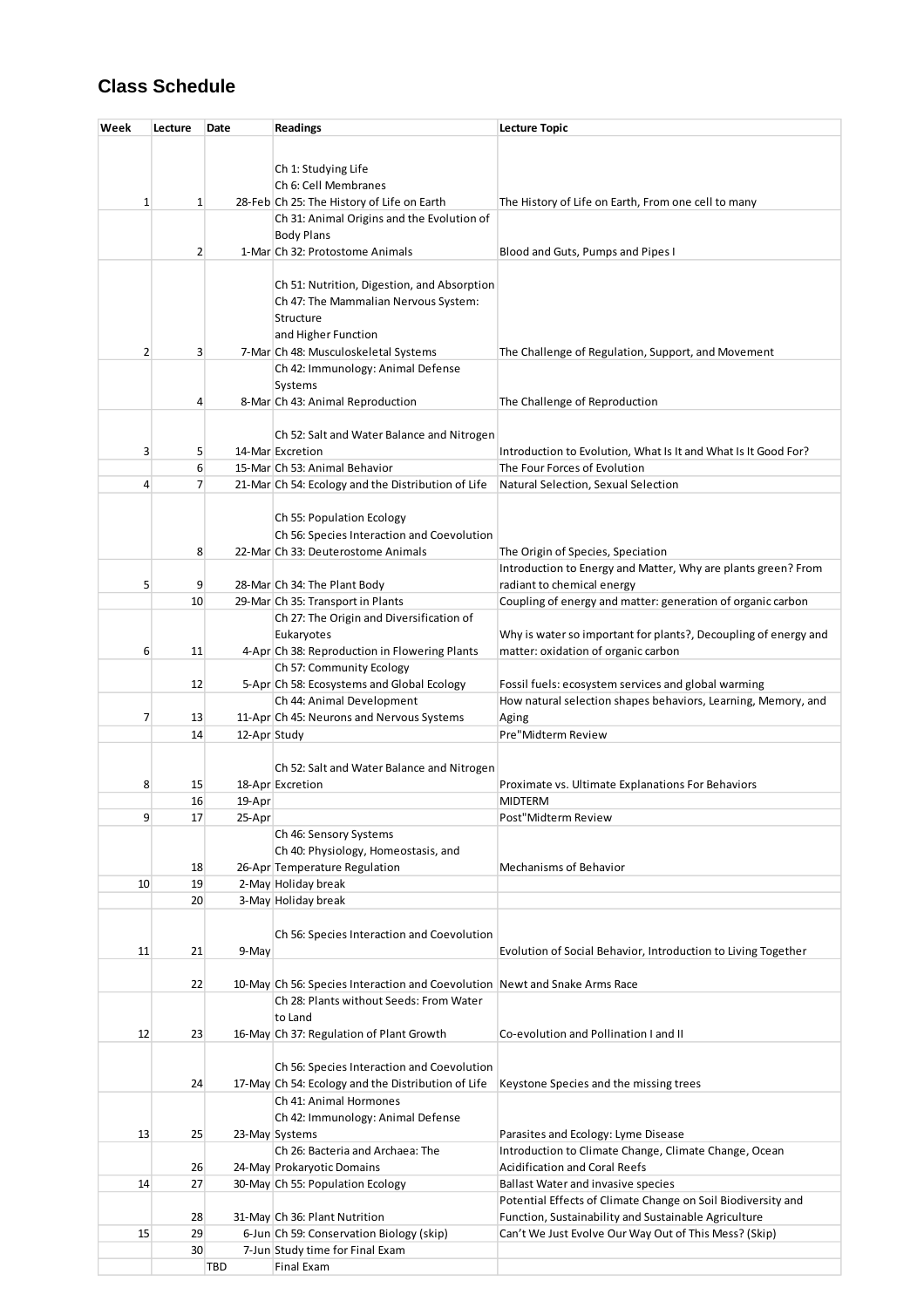#### **Course Policies**

#### **Academic Integrity Policy** -- **YOU MUST READ AND FOLLOW**

**Each student will be evaluated only for her/his own work.** Students are encouraged to work and study together; however, what you put down on your problem sets, lab reports, and exam papers should be your own work in your own words. Be aware that you will not be helping your friends by allowing them to copy. Do not allow your friends to make use of your problem sets or, lab reports and exams, allowing them to copy will not help them in the long run. Such behavior, as all forms of cheating, is unfair and disrespectful to yourself, to all the students in the class, to your instructors and teaching assistants, and to the University. A student involved in cheating has misused the trust extended to him or her. If discovered, **such behavior will have DISCIPLINARY consequences for all parties involved.**

**Violations of academic integrity will result in zero grades for that worksheet or exam, both for those who cheat and those who allow and help them cheat.** In all such situations we will ask you to have a face-to-face meeting with the instructor. We have mutual trust and respect for each other as individuals while sharing a collaborative learning experience. This is very valuable for all of us, and having to lose this trust and respect would be very regrettable.

**Grading:** If the first decimal place is 5 and larger, then the number will be rounded up to the next integer (e.g., 67.5 → 68). Failing to take **one** of the exams without a medical excuse will result in failing the course. The letter grade ranges are provided in the table below.

| Letter Grade                        | Criteria for Earning Grade |
|-------------------------------------|----------------------------|
| $\mathbf{A}$                        | $100 - 90 %$               |
| $\overline{A}$ -                    | $89 - 85%$                 |
| $B +$                               | $84 - 80%$                 |
| $\overline{B}$                      | $79 - 75%$                 |
| $B -$                               | $74 - 70%$                 |
| $C +$                               | $69 - 65%$                 |
|                                     | $64 - 60%$                 |
| $\frac{\overline{C}}{\overline{C}}$ | $59 - 55%$                 |
| $D +$                               | 54 - 50 %                  |
| $\mathbf{F}$                        | Less than 49 %             |

**Cell/Mobile phone policy:** Cellular phones that ring during lecture are extremely disruptive to a productive learning environment—distracting both the professor and the other students. Individuals that allow their phones to ring during class may be asked to leave. This also covers constant texting and vibrating phones. Please do not text during my class. I don't text with anyone during any part of the class and I ask you to also refrain for the 160 minutes of class, even during group work or discussions. Honestly, I find it insulting and rude. Any communication via an electronic device during an exam or quiz will be considered cheating. There is no problem if you would like to use them during the breaks in class. **However, if your phone becomes a distraction then I reserve the right to confiscate your phone and return it back at the end of the lecture.**

**Exams:** Exams are closed-book and will be taken in-class (no longer than 50 minutes), and no outside sources of information are allowed, unless provided by the instructor. In the event that you take an exam at a time that differs from other students, no communication of any kind regarding the exam is permitted. Although all tests (including final) will be non-cumulative in details, you are expected to have a broader understanding of Life on Earth by the end of the semester. Make-up exams will be given only in extreme circumstances. Only notes from the Health Center and/or signed note from a medical doctor or President of the University may count as an excuse for missing an exam. Make-up exams will tend to be more difficult to discourage the behavior of missing the original exam time.